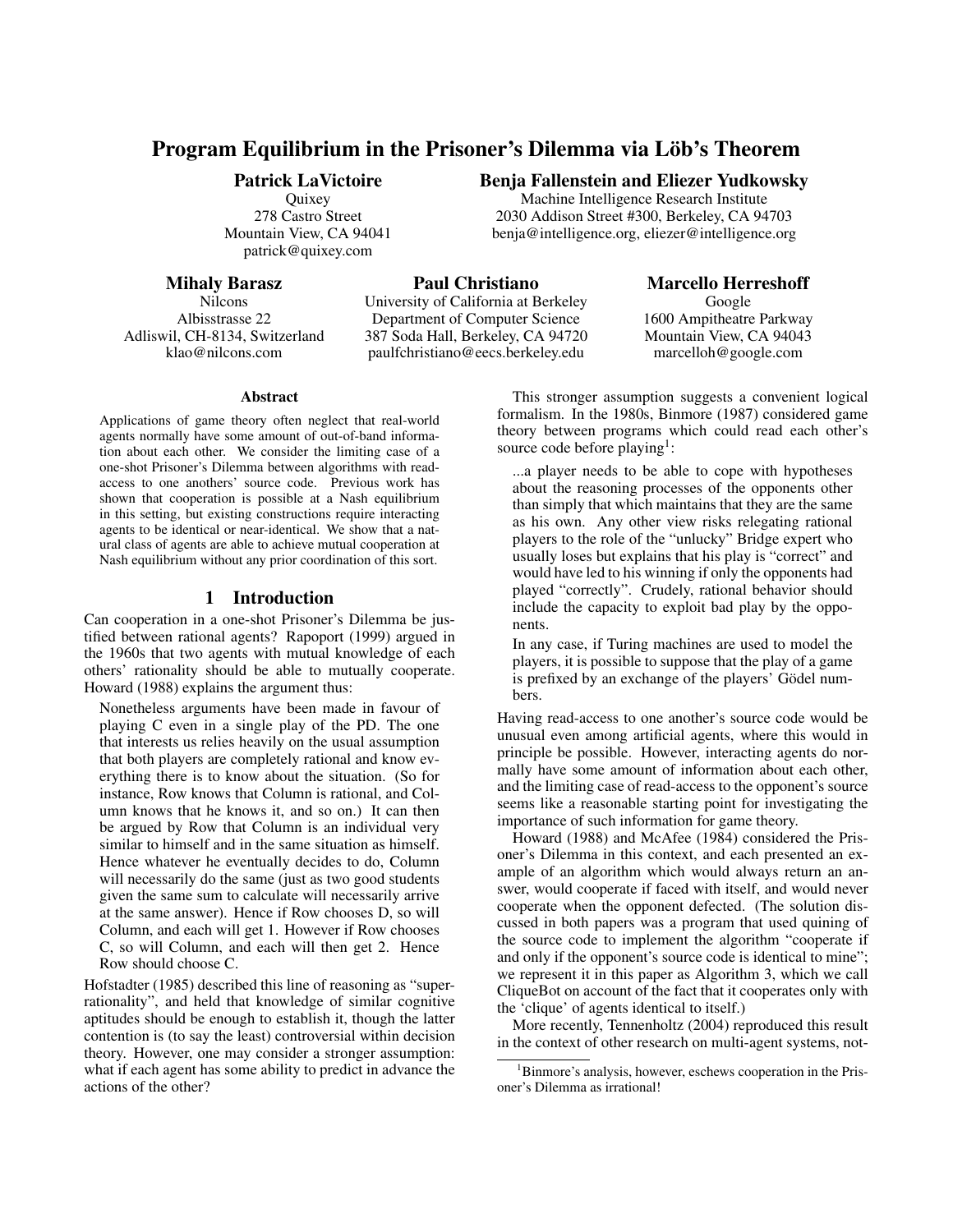ing that CliqueBot can be seen as a Nash equilibrium of the expanded game where two players decide which code to submit to the Prisoner's Dilemma with mutual source code read-access. This context (called "program equilibrium") led to several novel game-theoretic results, including folk theorems by Fortnow (2009) and Kalai, Kalai, Lehrer and Samet (2010), an answer by Monderer and Tennenholtz (2009) to the problem of seeking strong equilibria (manyagent Prisoner's Dilemmas in which mutual cooperation can be established in a manner that is safe from *coalitions* of defectors), a Bayesian framework by Peters and Szentes (2012), and more.

However, these approaches have an undesirable property: they restrict the circle of possible cooperators dramatically—in the most extreme case, only to agents that are syntactically identical! (Indeed, we will define examples of semantically distinct agents such that one would wish one's program to quickly cooperate with each of them.) Thus mutual cooperation for CliqueBots inherently requires prior coordination beyond the swap of source code, and an ecology of such agents would be akin to an all-out war between incompatible cliques.

This problem can be patched somewhat, but not cured, by prescribing a list of agents with whom mutual cooperation is desirable, but this approach is inelegant and still requires the creators of any pair of mutually cooperating agents to explicitly anticipate one another. We'd like to see agents that can decide on their own which other agents they should cooperate with.

A natural-seeming strategy involves simulating the other agent to see what they do when given one's own source code as input. Unfortunately, this leads to an infinite regress when two such agents are pitted against one another.

One attempt to put mutual cooperation on more stable footing is the model-checking result of van der Hoek, Witteveen, and Wooldridge (2011), which seeks "fixed points" of strategies that condition their actions on their opponents' output. However, in many interesting cases there are several fixed points, or none at all, and so this approach does not correspond to an algorithm as we would like.

Since the essence of this problem deals in counterfactuals—e.g. "what would they do if I did this"—it is worth considering modal logic, which was intended to capture reasoning about counterfactuals, and in particular the Gödel-Löb modal logic GL with provability as its modality. (See Boolos (1995) and Lindström (1996) for some good references on GL.) That is, if we consider agents that cooperate if and only if they can prove certain logical formulas, the structure of logical provability gives us a genuine framework for counterfactual reasoning, and in particular a powerful and surprising tool known as Löb's Theorem (Löb 1955):

Theorem 1.1 (Löb's Theorem). Let S be a formal system *which includes Peano Arithmetic. If* φ *is any well-formed formula in S, let*  $\Box \phi$  *be the formula in a Gödel encoding of S* which claims that there exists a proof of  $\phi$  in *S*; then *whenever*  $S \vdash (\Box \phi \rightarrow \phi)$ *, in fact*  $S \vdash \phi$ *.* 

We shall see that Löb's Theorem enables a flexible and secure form of mutual cooperation in this context. In particular, we first consider the intuitively appealing strategy "cooperate if and only if I can prove that my opponent cooperates", which we call FairBot. If we trust the formal system used by FairBot, we can conclude that it is unexploitable (in the sense that it never winds up with the sucker's payoff). When we play FairBot against itself (and give both agents sufficient power to find proofs), although either mutual cooperation or mutual defection seem philosophically consistent, it always finds mutual cooperation (Theorem  $3.1$ )!<sup>2</sup> Furthermore, we can construct another agent after the same fashion which improves on the main deficit of the above strategy: namely, that FairBot fails to correctly defect against CooperateBot, which cooperates with all opponents. We call this agent PrudentBot.

Moreover, the underpinnings of this result (and the others in this paper) do not depend on the syntactical details of the programs, but only on their semantic interpretations in provability logic; therefore two such programs can cooperate, even if written differently (in several senses, for instance if they use different Gödel encodings or different formal systems). Using the properties of Kripke semantics, one can algorithmically derive the fixed-point solutions to the action of one agent specified in the language of provability logic against another. Indeed, the authors have written a Haskell program which efficiently calculates the actions of two such agents defined via provability logic; the program is hosted at github.com/machine-intelligence/provability.

The results on Löbian cooperation reported here represent a formalized version of robust mutual cooperation on the Prisoner's Dilemma, further validating some of the intuitions on "superrationality" and raising new questions on decision theory. The Prisoner's Dilemma with exchange of source code is analogous to Newcomb's problem, and indeed, this work was inspired by some of the philosophical alternatives to causal and evidential decision theory proposed for that problem (see Drescher (2006) and Altair (2013)).

A brief outline of the structure of this paper: in Section 2, we define our formal framework more explicitly. In Section 3, we introduce FairBot, prove that it achieves mutual cooperation with itself and cannot be exploited (Theorem 3.1); we then introduce PrudentBot, and show that it is also unexploitable, cooperates mutually with itself and with FairBot, and defects against CooperateBot. In Section 4, we will explain our preference for PrudentBot over FairBot, and speculate on some future directions. Section 5 concludes.

## 2 Agents in Formal Logic

There are two different formalisms which we will bear in mind throughout this paper. The first formalism is that of algorithms, where we can imagine two Turing machines X and Y, each of which is given as input the code for the other, and which have clearly defined outputs corresponding to the options  $C$  and  $D$ . (It is possible, of course, that one or both

 $2$ This result was proved by Vladimir Slepnev in an unpublished draft (2012), and the proof is reproduced later in this paper with his permission.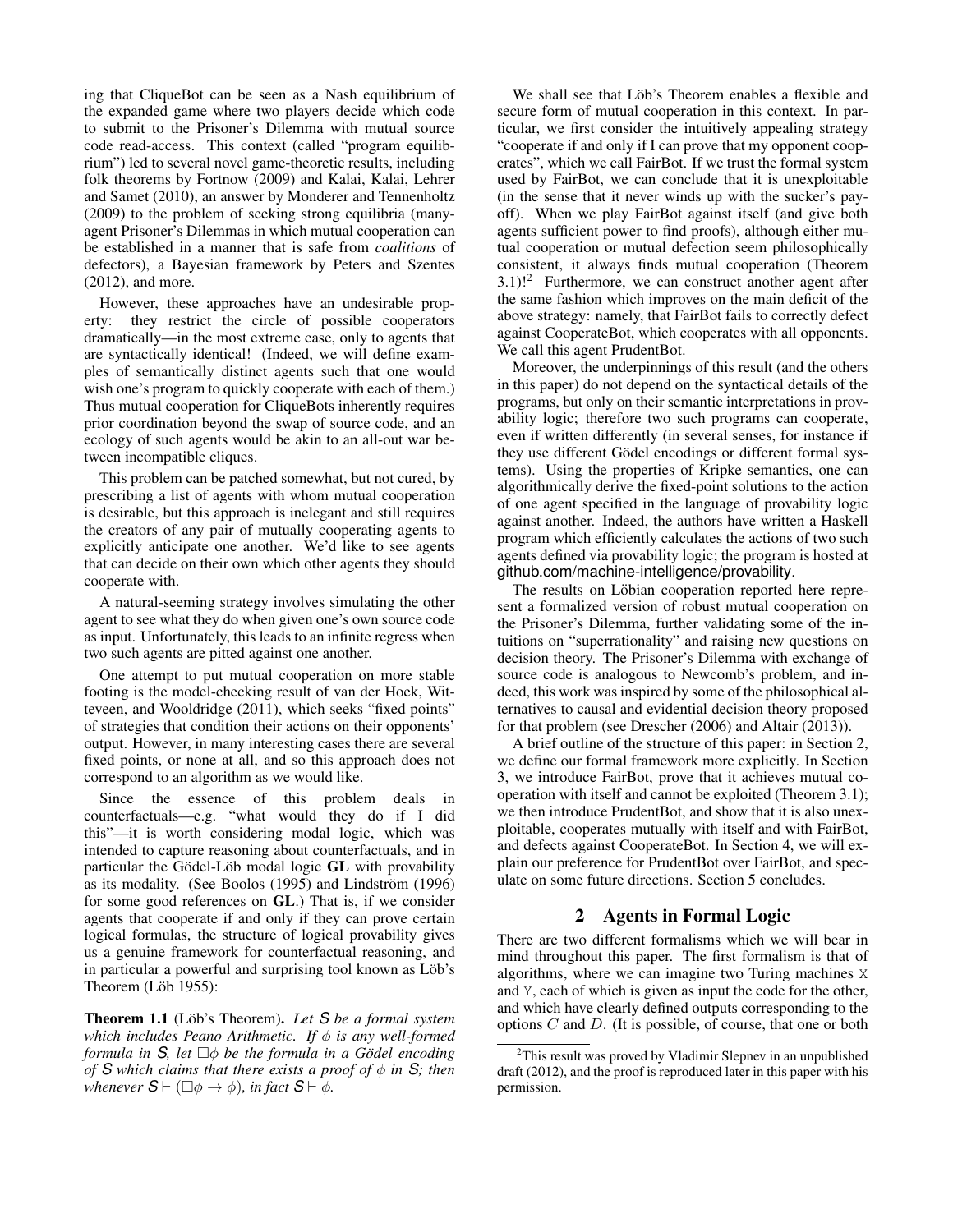may fail to halt, though the algorithms that we will discuss will provably halt on all inputs.) This formalism has the benefit of concreteness: we could actually program such agents, although the ones we shall deal with are often very far from efficient in their requirements. On the other hand, deducing what happens when algorithms call upon each others' code is a difficult and messy affair in general.

For simplicity, then, we will therefore consider a class of (computationally intractable) agents which can consult an oracle to determine whether certain statements are provable in a particular formal system. This simplification is justified by the fact that all of the methods of this paper have analogous bounded versions; for example, variants of Löb's Theorem for bounded proof lengths are well-known among logicians. The interested reader can therefore construct algorithmic versions of all of the unbounded agents in this paper, and with the right parameters all of our theorems will hold for such agents. Our use of unbounded computational power is important primarily as a conceptual simplification.

For convenience, we will sometimes represent these unbounded agents as formulas in Peano Arithmetic with one free variable (any program can be represented as a formula of arithmetic, so this is not a real limitation in the class of agents we consider), and move freely between descriptions of agents in terms of programs and descriptions of agents in terms of formulas. Formally, fix a particular Gödel numbering scheme, and let X and Y each denote well-formed formulas with one free variable. Then let  $X(Y)$  denote the formula where we replace each instance of the free variable in  $X$  with the Gödel number of  $Y$ . If such a formula holds in the standard model of Peano Arithmetic, we interpret that as X cooperating with Y; if its negation holds, we interpret that as X defecting against Y. Thus we can regard formulas of arithmetic with a single free variable as decision-theoretic agents, and we will use "source code" to refer to their Gödel numbers.

We will be particularly interested in agents which are defined in terms of provability in a particular formal system.<sup>3</sup> For a given theory T, write  $T \vdash \varphi$  for the assertion " $\varphi$  is provable in T." Let PA be the usual theory of Peano Arithmetic and write  $\square \varphi$  for the formula in arithmetic which Gödel-encodes the statement " $PA \vdash \varphi$ ". Define  $PA+0 = PA$ , and define  $PA+(n+1)$  to be the extension of PA+n by the axiom  $\neg \Box \cdots \Box \bot$  with  $n + 1$  boxes (that is, the assertion that PA+n is consistent).

Remark To maximize readability in the technical sections of this paper, we will use typewriter font for agents, which are formulas of Peano Arithmetic with a single free variable, like X and CooperateBot; we will use sans-serif font for the formal systems PA+n; and we will use italics for logical formulas with no free variables such as  $C, D$ , and  $X(Y)$ .

Two agents which are easy to define and clearly efficiently implementable are the agent which always cooperates (which we will call CooperateBot, or CB for short)

and the agent which always defects (which we will call DefectBot, or DB). In pseudocode:

Input : Source code of the agent X Output: *C* or *D* return *C*;

Algorithm 1: CooperateBot (CB)

Input : Source code of the agent X **Output:**  $C$  or  $D$ return  $D$ ;

Algorithm 2: DefectBot (DB)

Remark In the Peano Arithmetic formalism, CooperateBot can be represented by a formula that is a tautology for every input, while DefectBot can be represented by the negation of such a formula. For any X, then,  $PA \vdash [CB(X) = C]$  and  $PA \vdash [DB(X) = D]$ .

Note further that PA  $\nvdash \neg \Box [DB(X)] = C$ , but that  $PA+1 \vdash \neg \Box [DB(X) = C]$ ; this distinction is essential.

Howard (1988), McAfee (1984) and Tennenholtz (2004) introduced functionally equivalent agent schemas, which we've taken to calling CliqueBot; these agents use quining to recognize self-copies and mutually cooperate, while defecting against any other agent. In pseudocode:

| <b>Input</b> : Source code of the agent X |
|-------------------------------------------|
| <b>Output:</b> $C$ or $D$                 |
| if $X = C1$ ique Bot then                 |
| $\vert$ return C;                         |
| else                                      |
| return $D$ ;                              |
| end                                       |

Algorithm 3: CliqueBot

By the diagonal lemma, there exists a formula of Peano Arithmetic which implements CliqueBot. (The analogous tool for computable functions is Kleene's recursion theorem (Kleene 1938); in this paper, we informally use "quining" to refer to both of these techniques.)

CliqueBot has the nice property that it never experiences the sucker's payoff in the Prisoner's Dilemma. This is such a clearly important property that we will give it a name:

Definition We say that an agent X is *unexploitable* if there is no agent Y such that  $X(Y) = C$  and  $Y(X) = D$ .

However, CliqueBot has a notable drawback: it can only elicit mutual cooperation from agents that are syntactically identical to itself. (If two CliqueBots were written with different Gödel-numbering schemes, for instance, they would defect against one another!)

One might patch this by including a list of acceptable programs (or a schema for them), and cooperate if the opponent matches any of them; one would of course be careful to

<sup>&</sup>lt;sup>3</sup>Moreover, for any pair of the agents we will define in this paper, there exists an  $n$  such that their behavior against one another is decidable in PA+n.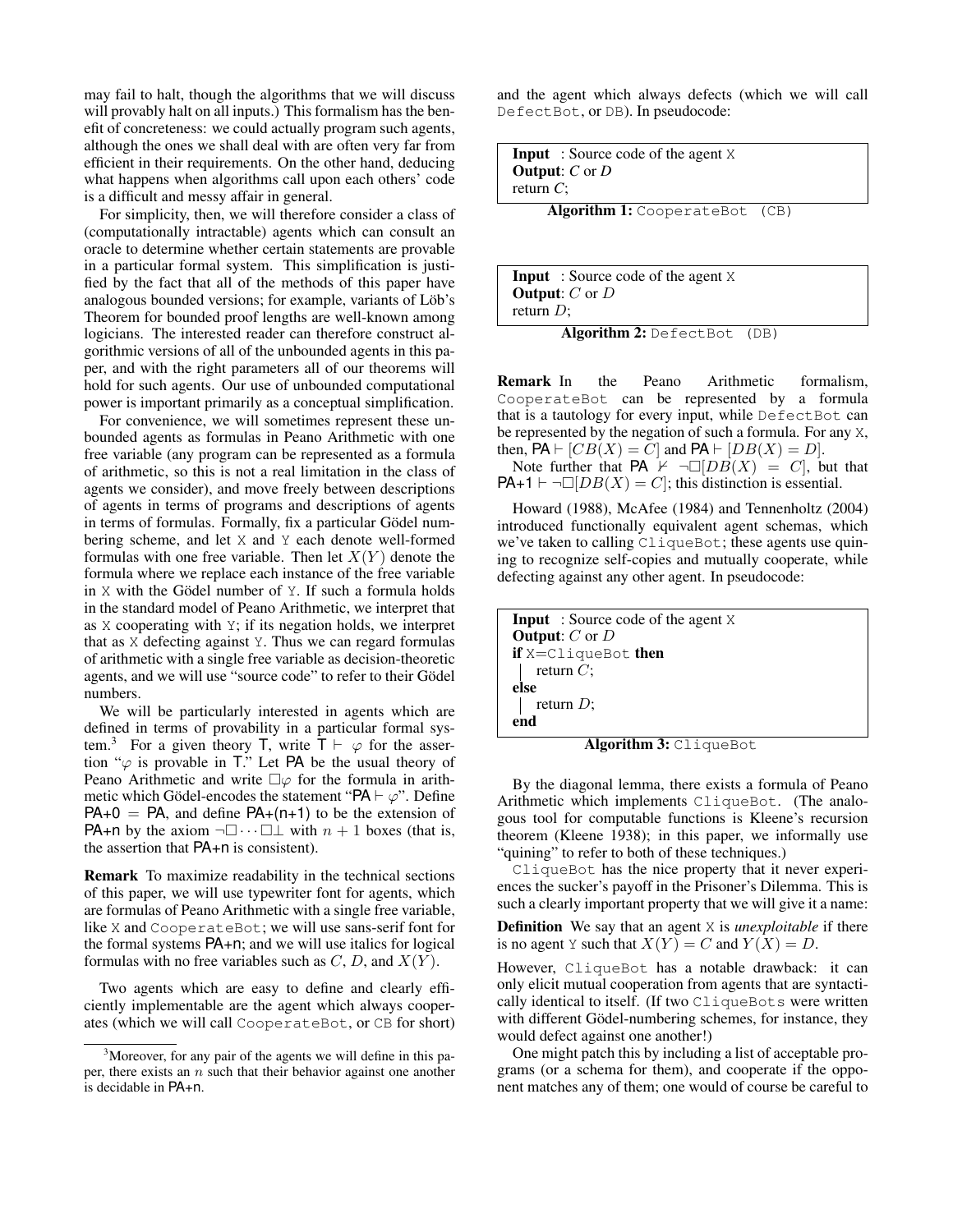include only programs that would cooperate back with this variant. But this is a brittle form of mutual cooperation, and an opaque one: it takes a predefined circle of mutual cooperators as given. For this reason, it is worth looking for a more flexibly cooperative form of agent, one that can deduce for itself whether another agent is worth cooperating with.

#### 3 Löbian Cooperation

A deceptively simple-seeming such agent is one we call FairBot. On a philosophical level, it cooperates with any agent that can be proven to cooperate with it. In pseudocode:

Input : Source code of the agent X **Output:**  $C$  or  $D$ if  $PA \vdash /X(FairBot) = C/I$  then  $\vert$  return *C*; else return  $D$ ; end

Algorithm 4: FairBot (FB)

FairBot references itself in its definition, but as with CliqueBot, this can be done via the diagonal lemma. By inspection, we see that FairBot is unexploitable: presuming that Peano Arithmetic is sound, FairBot will not cooperate with any agent that defects against FairBot.

The interesting question is what happens when FairBot plays against itself: it intuitively seems plausible either that it would mutually cooperate or mutually defect. As it turns out, though, Löb's Theorem guarantees that since the FairBots are each seeking proof of mutual cooperation, they both succeed and indeed cooperate with one another! (This was first shown by Vladimir Slepnev (2012).)

**Theorem 3.1.**  $PA \vdash [FairBot(FairBot) = C].$ 

*Proof (Simple Version):* By inspection of FairBot, we see that  $\overline{PA} \vdash \overline{(\Box [FB(FB) = C])} \rightarrow [FB(FB) = C]$ . Thus, by Löb's Theorem, Peano Arithmetic does indeed prove that *FairBot(FairBot)=C*. П

However, it is a tidy logical accident that the two agents are the same; we will understand better the mechanics of mutual cooperation if we pretend in this case that we have two distinct implementations,  $FairBot<sub>1</sub>$  and  $FairBot<sub>2</sub>$ , and prove mutual cooperation from their formulas without using the fact that their actions are identical.

*Proof of Theorem 3.1 (Real Version):* Let A be the formula " $FB_1(FB_2) = C$ " and B be the formula " $FB_2(FB_1) =$ C". By inspection,  $PA \vdash \Box A \rightarrow B$  and  $PA \vdash \Box B \rightarrow A$ . This sort of "Löbian circle" works out as follows:

| $PA \vdash (\Box A \rightarrow B) \land (\Box B \rightarrow A)$ | (see above)          |
|-----------------------------------------------------------------|----------------------|
| $PA \vdash (\Box A \land \Box B) \rightarrow (A \land B)$       | (follows from above) |
| $PA \vdash \Box(A \land B) \rightarrow (\Box A \land \Box B)$   | (tautology)          |
| $PA \vdash \Box(A \land B) \rightarrow (A \land B)$             | (previous lines)     |
| $PA \vdash A \land B$                                           | (Löb's Theorem).     |

 $\Box$ 

Remark One way to build a finitary version of FairBot is to write an agent FiniteFairBot that looks through all proofs of length  $\leq N$  to see if any are a proof of  $[X(Finite FairBot) = C]$ , and cooperates iff it finds such a proof. If  $N$  is large enough, the bounded version of Löb's Theorem implies the equivalent of Theorem 3.1.

Remark Unlike a CliqueBot, FairBot will find mutual cooperation even with versions of itself that are written in other programming languages. In fact, even the choice of formal system does not have to be identical for two versions of FairBot to achieve mutual cooperation! It is enough that there exist a formal system S in which Löbian statements are true, such that anything provable in S is provable in each of the formal systems used, and such that S can prove the above. (Note in particular that even *incompatible* formal systems can have this property: a version of FairBot which looks for proofs in the formal system  $PA+\neg Con(PA)$  will still find mutual cooperation with a FairBot that looks for proofs in PA+1.)

However, FairBot wastes utility by cooperating even with CooperateBot<sup>4</sup>. Thus we would like to find a similarly robust agent which cooperates mutually with itself and with FairBot but which defects against CooperateBot.

Consider the agent PrudentBot, defined as follows:

| <b>Input</b> : Source code of the agent $X$               |
|-----------------------------------------------------------|
| <b>Output:</b> $C$ or $D$                                 |
| <b>if</b> PA $\vdash$ [X(PrudentBot)=C] and PA+1 $\vdash$ |
| $[X(DefectBot)=D]$ then                                   |
| return $C$ ;                                              |
| end                                                       |
| return $D$ ;                                              |

Algorithm 5: PrudentBot (PB)

Theorem 3.2. PrudentBot *is unexploitable, mutually cooperates with itself and with* FairBot*, and defects against* CooperateBot*.*

*Proof.* Unexploitability is again immediate from the definition of PrudentBot and the assumption that PA is sound, since cooperation by PrudentBot requires a proof that its opponent cooperates against it.

In particular,  $PA+1$   $\vdash$   $[PB(DB) = D]$  (since  $PA +$  $[DB(PB) = D]$ ,  $PA + 1 \vdash \neg \Box [DB(PB) = C]$ .

It is likewise clear that  $PA+2 \vdash [PB(CB) = D]$ .

Now since  $PA+1 \vdash [FB(DB) = D]$  and therefore  $PA \vdash$  $\square(\neg \square \bot \rightarrow [FB(DB] = D]),$  we again have the Löbian cycle where  $\overrightarrow{PA} \vdash [PB(FB) = C] \leftrightarrow \Box [FB(PB) = C],$ and of course vice versa; thus PrudentBot and FairBot mutually cooperate.

And as we have established  $PA+1 \vdash [PB(DB) = D$ , we have the same Löbian cycle for PrudentBot and itself.  $\Box$ 

Remark It is important that we look for proofs of  $X(DB) = D$  in a stronger formal system than we use for

<sup>&</sup>lt;sup>4</sup>One might argue this is no great fault, but see Section 4.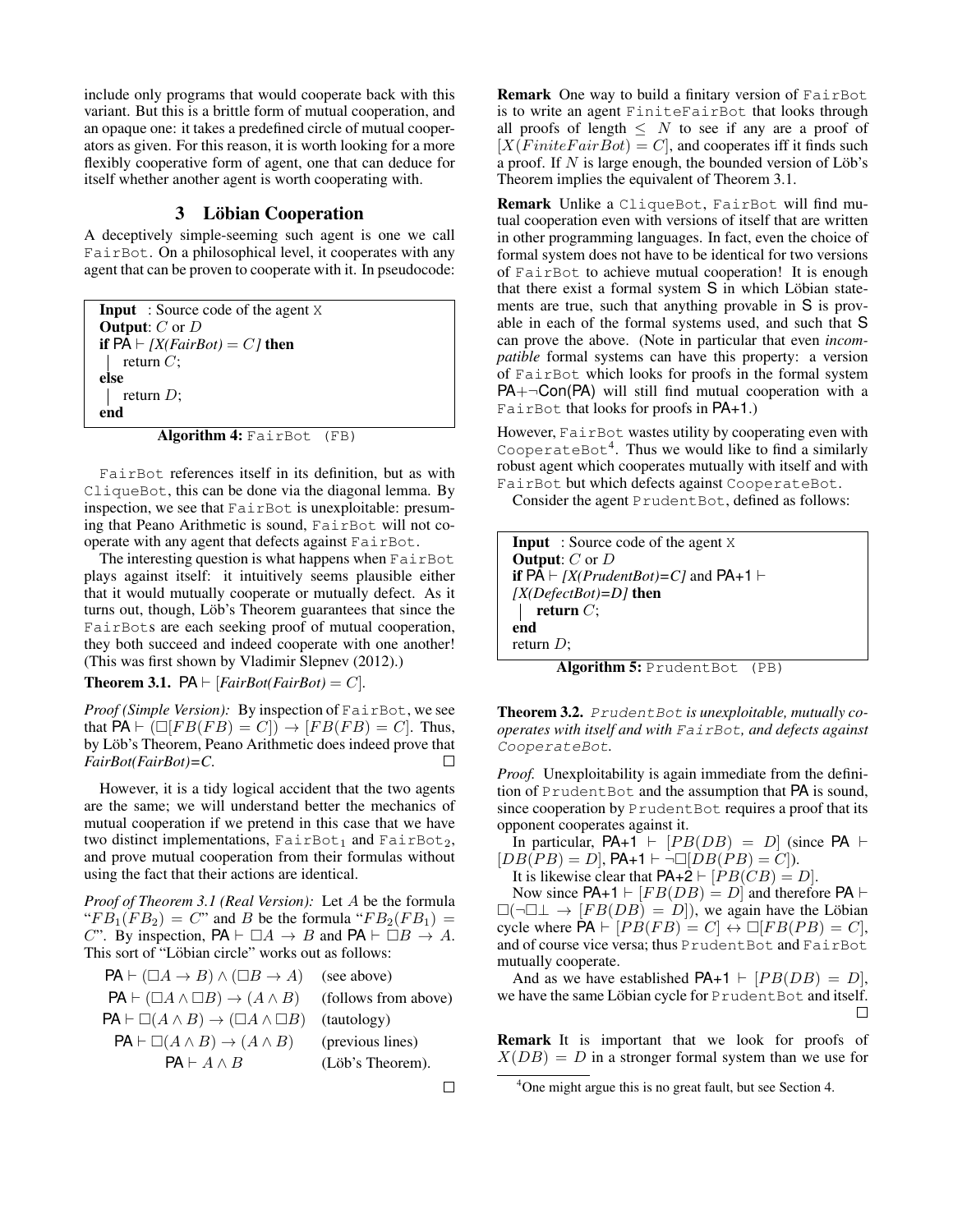proving  $X(PB) = C$ ; if we do otherwise, the resulting variant of PrudentBot would lose the ability to cooperate with itself. However, it is not necessary that the formal system used for  $X(DB) = D$  be stronger by only one step than that used for  $X(PB) = C$ ; if we use a much higher PA+n there, we broaden the circle of potential cooperators without thereby sacrificing safety.

#### 4 Defecting Against CooperateBot

One might ask (on a philosophical level) why we object to FairBot in the first place; isn't it a feature, not a bug, that this agent offers up cooperation even to agents that blindly trust it? We suggest that it is too tempting to anthropomorphize agents in this context, and that many problems which can be interpreted as playing a Prisoner's Dilemma against a CooperateBot are situations in which one would not hesitate to "defect" in real life without qualms.

For instance, consider the following situation: You've come down with the common cold, and must decide whether to go out in public. If it were up to you, you'd stay at home and not infect anyone else. But it occurs to you that the cold virus has a "choice" as well: it could mutate and make you so sick that you'd have to go to the hospital, where it would have a small chance of causing a full outbreak! Fortunately, you know that cold viruses are highly unlikely to do this. If you map out the payoffs, however, you find that you are in a Prisoner's Dilemma with the cold virus, and that it plays the part of a CooperateBot. Are you therefore inclined to "cooperate" and infect your friends in order to repay the cold virus for not making you sicker?

The example is artificial and obviously facetious, but not entirely spurious. The world does not come with conveniently labeled "agents"; entities on scales at least from viruses to governments show signs of goal-directed behavior. Given a sufficiently broad counterfactual, almost any of these could be defined as a CooperateBot on a suitable Prisoner's Dilemma. And most of us feel no compunction about optimizing our human lives without worrying about the flourishing of cold viruses.<sup>5</sup>

#### 5 Conclusions

Howard (1988) and McAfee (1984) independently proposed the same solution — CliqueBot — for allowing two algorithms with access to each other's source code to cooperate in a one-shot prisoner's dilemma when the opponent is of the same form, while being unexploitable (never experiencing the sucker's payoff against any opponent). But Howard's version was written in BASIC, whereas McAfee pinpointed a formula in the language of recursion theory. Since Clique-Bot requires the opponents to use exactly the same source code, their programs would have defected against each other (once fed to a suitable interpreter).

In this paper, we have shown how a similar result can be obtained without this requirement for prior coordination. We first considered FairBot, which cooperates with its opponent if it can find a proof that its opponent will cooperate back. By Löb's theorem, FairBot will cooperate with itself, and a FairBot originally written in BASIC will cooperate with a FairBot originally specified using Kleene's recursion theorem.

But FairBot has a defect that CliqueBot avoids: it cooperates with CooperateBot, even though this is not necessary for enticing CooperateBot to cooperate back. In order to address this problem, we introduced PrudentBot, a slightly more complicated agent that is still unexploitable and achieves mutual cooperation with FairBot and itself, but which defects against CooperateBot. We have argued that this behavior is more reasonable for a rational agent than FairBot's.

Other agents akin to FairBot and PrudentBot can be constructed using the same framework of provability logic, and their actions against one another can also be calculated via Kripke semantics. Again, the authors have written a Haskell program at github.com/machineintelligence/provability which allows for agents like these to be defined and which efficiently derives the outcomes of their interactions.

More realistic agents may represent their beliefs as probability assignments rather than simple assertions, and may employ a combination of deductive and inductive inference rather than a simple proof search. In this setting, we could also consider agents who have probabilistic beliefs about each other's algorithms rather than deterministic read-access to one anothers' source code. To the extent that deductive reasoning continues to play an important role for sophisticated probabilistic reasoners, our results may extend to more realistic agents.

Do these results imply that sufficiently intelligent and rational agents will reach mutual cooperation in one-shot Prisoner's Dilemmas? In a word, no, not yet. Many things about this setup are notably artificial, most prominently the perfectly reliable exchange of source code (and after that, the intractably long computations that might perhaps be necessary for even the finitary versions). Nor does this have direct implications among human beings; our abilities to read each other psychologically, while occasionally quite impressive, bear only the slightest analogy to the extremely artificial setup of access to the opponent's source code. Governments and corporations may be closer analogues to our agents (and indeed, game theory has been applied much more successfully on that scale than on the human scale), but the authors would not consider the application of these results to such organizations to be straightforward, either. The theorems herein are not a demonstration that a more advanced approach to decision theory (i.e. one which does not fail on what we consider to be common-sense problems) is practical, only a demonstration that it is possible.

 $5$ Note that it would, in fact, be different if a virus were intelligent enough to predict the macroscopic behavior of their host and base their mutations on that! In such a case, one might well negotiate with the virus. Alternatively, if one's concern for the wellbeing of viruses reached a comparable level to one's concern for healthy friends, that would change the payoff matrix so that it was no longer a Prisoner's Dilemma. But both of these considerations are far more applicable to human beings than to viruses.